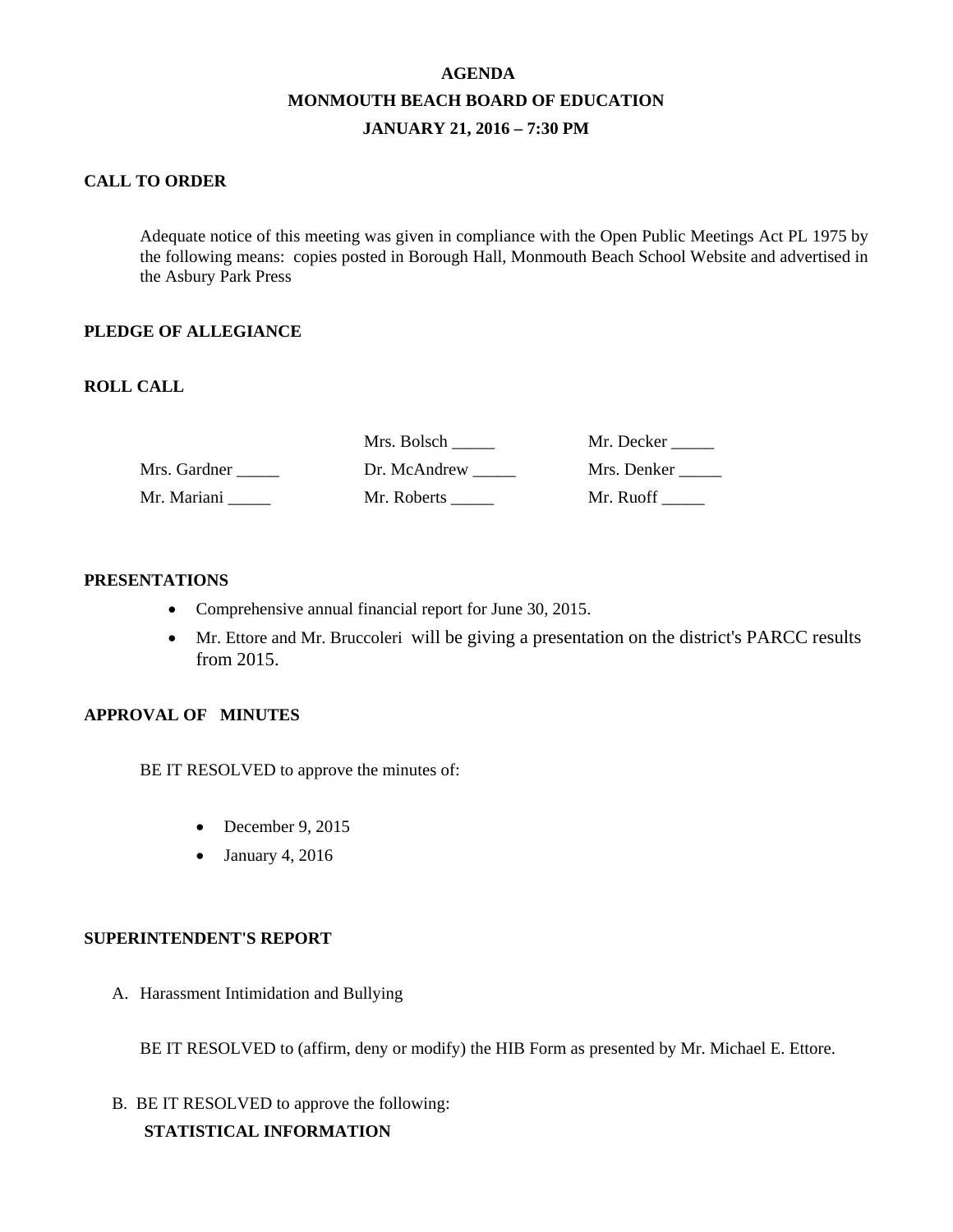# **Student Enrollment as of December 23, 2015**

| Preschool – Mrs. Pennell     | 10        |
|------------------------------|-----------|
| Kindergarten - 1 Mrs. Marino | 18        |
| Grade 1 - 1 Mrs. Gallo       | 09        |
| Grade 1 - 2 Mrs. Sheridan    | 11        |
| Grade 2 - 1 Mrs. Pietz       | 13        |
| Grade 2 - 2 Ms. Poznak       | 14        |
| Grade 3 - 1 Ms. Albert       | 13        |
| Grade 3 - 2 Ms. O'Neill      | 14        |
| Grade 4 - 1 Mrs. Brown       | 14        |
| Grade 4 - 2 Mrs. Santry      | 14        |
| Grade 5 - 1 Mrs. Vaccarelli  | 14        |
| Grade 5 - 2 Mr. Vastano      | 15        |
| Grade 6 - 1 Mrs. Mahoney     | 19        |
| Grade 6 - 2 Mrs. Silakowski  | 17        |
| Grade 7 - 1 Mrs. Sullivan    | 16        |
| Grade 7 - 2 Mr. Vincelli     | 12        |
| Grade 8 - 1 Mrs. McMahon     | 14        |
| Grade 8 - 2 Mrs. Sandler     | <u>16</u> |
| Total                        | 251       |

Special Education (Out of District): 3

One student in the following placements: Oceanport Schools (1) Harbor School (1) Long Branch School (1)

# **Student Attendance**

| September | 98% | February |
|-----------|-----|----------|
| October   | 97% | March    |
| November  | 94% | April    |
| December  | 95% | May      |
| January   |     | June     |

# **Staff Attendance**

| September | 99%   | February |
|-----------|-------|----------|
| October   | 97.5% | March    |
| November  | 96.5% | April    |
| December  | 95.5% | May      |
| January   |       | June     |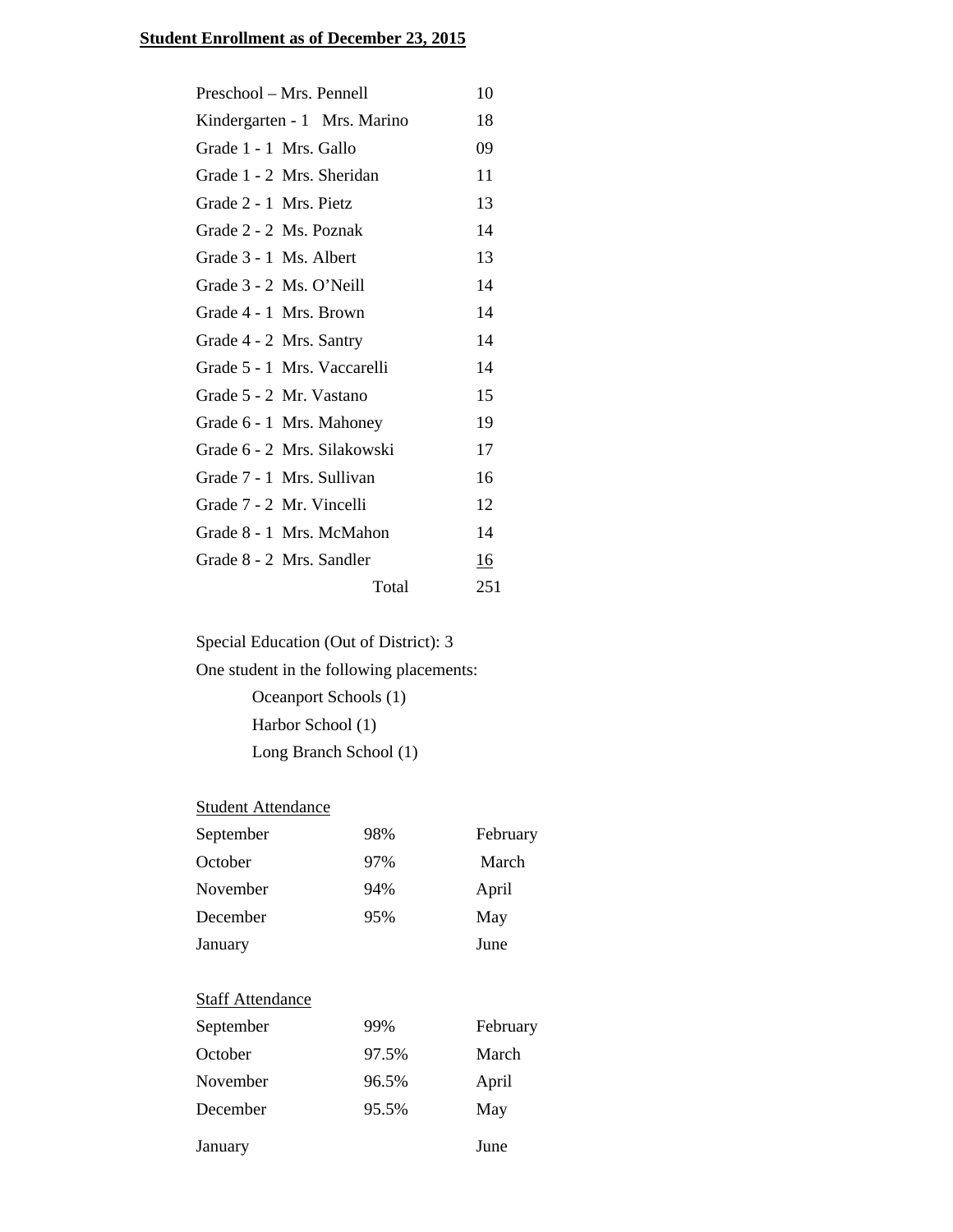Fire Drills

December 10, 2015 at 11:30 a.m.

Security Drill

Lockdown, December 17, 2015 at 9:15 a.m.

#### **PUBLIC DISCUSSION**

In compliance with Open Public Meetings Act PL 1975, Chapter 10:4-12 subsection b, - A public body may exclude the public only from that portion of a meeting at which the public body discusses any matter involving the employment, appointment, termination of employment, terms and conditions of employment evaluation of the performance of promotion or discipline of any specific prospective public officer or employees or current public offer or employee employed or appointed by the public body, unless all the individual employees or appointees whose rights could be adversely affected request in writing that such matter or matters be discussed at a public meeting. As per Board Bylaws, 0167, public participation in Board Meetings, such remarks are to be limited to five minutes duration. The Board of Education, though affording the opportunity for members of the public to comment will not engage and/or make remarks concerning matters of student confidentiality and/or matters of personnel wherein employees of the District have not been given notice of the Board's intent to discuss their terms and conditions of employment. Members of the public are reminded that though they are afforded the opportunity to address the Board, they are not given license to violate the laws of slander. Comments made by members of the public that are not in keeping with the orderly conduct of a public meeting will be asked to yield the floor and if they fail to do so may be subject to charges under New Jersey statues associated with disruption of a public meeting.

#### **PTO UPDATE**

**FINANCE**  Dianne Bolsch, Chair David Baker, Steve Mariani, Leo Decker

> A. BE IT RESOLVED, that the financial reports of the Secretary to the Board of Education and the Report of the Treasurer of School Monies dated December 31, 2015, which are in agreement, be accepted and submitted and attached to and made part of the minutes of this meeting, and

BE IT FURTHER RESOLVED, that the bills list for the month of January in the amount of \$151,829.46 be approved, and

BE IT FURTHER RESOLVED, that pursuant to NJAC 6A:23A-16.10(c)4 that after a review of the secretary's monthly financial report and upon consultation with the appropriate district officials, to the best of our knowledge, no major account or fund has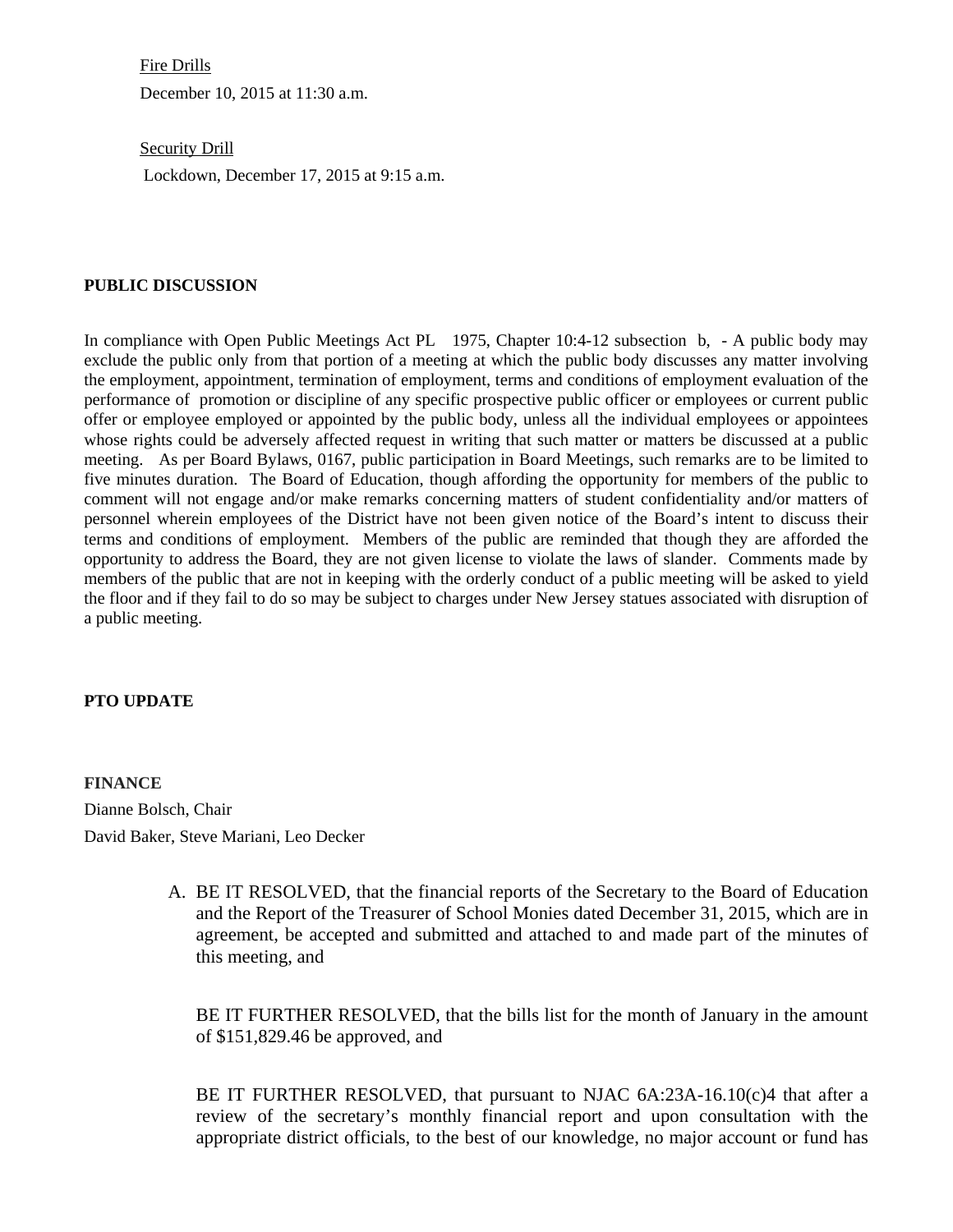been overexpended and that sufficient funds are available to meet the District's financial obligations for the remainder of the fiscal year.

B. Recommend to approve, the following resolution regarding Waiver of Requirements – Special Education Medicaid Initiative (SEMI) Program be approved:

Whereas, NJAC 6A:23A-5.3 provides that a school district may request a waiver of compliance with respect to the district's participation in the Special Education Medicaid Initiative (SEMI) Program for the 2016-17 school year, and

Whereas, the Monmouth Beach Board of Education desires to apply for this waiver due to the fact that it projects having fewer than 40 Medicaid eligible classified students for the 2016-17 budget year.

Now, Therefore Be It Resolved, that the Monmouth Board of Education hereby authorizes the Chief School Administrator to submit to the Executive County Superintendent of Schools in the County of Monmouth an appropriate waiver of the requirements of NJAC 6A23A-5.3 for the 2016-17 school year.

#### **PERSONNEL**

Sandi Gardner Chair,

Kathy Denker, David Roberts

- A. BE IT RESOLVED to approve the following staff to attend the following workshops:
- Alison McMahon to attend the Creative Ways with Words workshop through our membership with the Brookdale Education Network on  $4/15/16$ .
- Denise Sullivan to attend Yoga Wellness 1 turnkey for students and teachers through yogacalm.org, 1/29/2016, \$125.00.
- Tracy Pennell to attend the 2016 Conference for NJ Pre K Teachers through SDE on 2/22/2016, \$242.00.
- Debra Marino, Lori Gallo, and Nancy Pietz to attend Best Practices for K-2 Readers through Collaborative Classrooms on 2/9/2016 at a cost of \$100.00 per person.
- Dina LoPiccolo to attend Techspo workshop through NJASA on 1/29/16 at a cost of \$270.00.
- Jennifer Loxton to attend Best Practical Strategies through the Bureau of Education & Research on 1/28/2016 at a cost of \$239.00.
- Jacki Fuchs and Jason Vastano to attend MC3 Winter Science Summit on  $2/17/2016$  at a cost of 79.00/pp.
- B. BE IT RESOLVED to accept, with regret, the resignation of Deborahlee Wehner, part time Instruction Aide, effective December 18, 2015.
- C. BE IT RESOLVED to approve Kim Kallok of Monmouth University as a volunteer for the school play under the supervision of Meghan Vaccarelli and Emily Steeber.
- D. BE IT RESOLVED to approve Brianna Musco, a Monmouth University student, for ten hours of field observation in February-March, 2016 with Emily Steeber, MBS music teacher.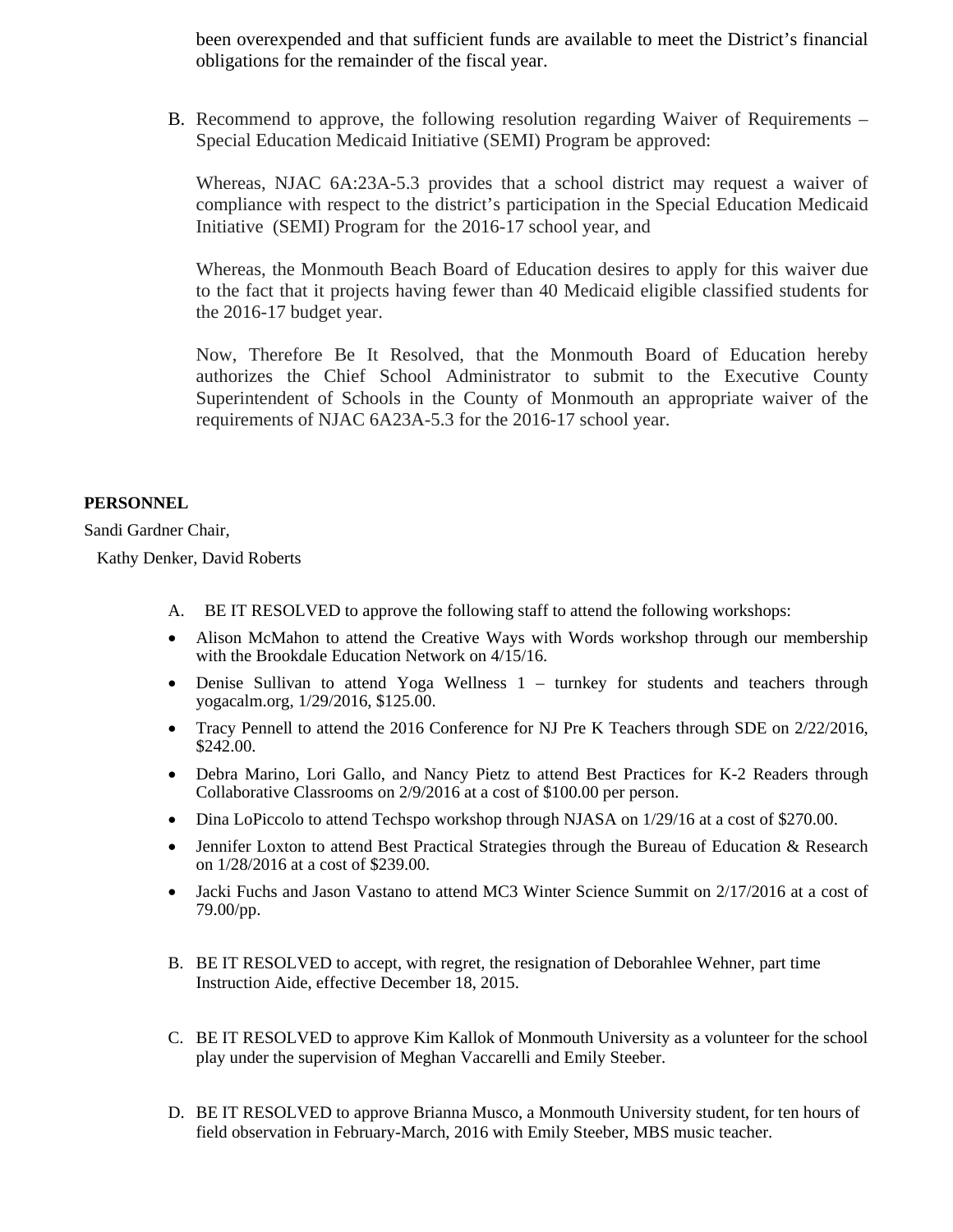- E. BE IT RESOLVED to approve Kim Collier, a Monmouth University student, for fifty-five hours of field placement from February through April, 2016 with Donna O'Neill, MBS 3<sup>rd</sup> grade teacher.
- F. BE IT RESOLVED to approve Dorene Penny and Caitlin Hall as a substitute teacher for the 2015-2016 school year.
- G. BE IT RESOLVED to approve Kathryn Lockwood as a Part Time Instructional Aide at the rate of \$14.00 per hour, effective January 12, 2016. Emergent hire forms were completed, filed with the County DOE office, and approved by the County Superintendent.
- H. BE IT RESOLVED to approve Caitlin Norek from Middlesex County College to complete 45 hours of field observation in Mrs. Pietz's second grade classroom from January 25 through May 5, 2016.
- I. BE IT RESOLVED to approve non tenured teacher, Tina Freglette, from Step 3-4 (70%) to Step 3-4 (80%) for the 2015-2016 school year retroactively from January 2, 2016.

### **CURRICULUM AND INSTRUCTION**

Chair Kathleen Denker

Leo Decker, Sandi Gardner, David Roberts

- A. BE IT RESOLVED to approve the following G & T trips:
- Grade 7 G & T Trip through Shore Consortium for the Gifted and Talented for Movie Convocation on March 10 at Middletown Arts Center and Grade 7 for Music Convocation on March 11 at Middletown Arts Center, \$1,035.00.

#### **BUILDING AND GROUNDS**

David Baker, Chair

Dianne Bolsch, Leo Decker, Steve Mariani

- A. BE IT RESOLVED to approve the Building Use Form for the following:
	- Retroactively approve MB PTO to have Meghan Vaccarelli and Emily Steeber hold play auditions on 1/18/16 from 11 a.m. – 3:00 p.m., 1/20/16  $-1/22/2016$  from 3 p.m. to 5 p.m. in the music room, hall outside music room, and 2 classrooms in middle school hallway
	- Approve MB PTO to have Meghan Vaccarelli and Emily Steeber to hold play practice on 1/27 and all Tuesdays, Wednesday's and Thursdays in February from 3pm-5pm in the music room and gymnasium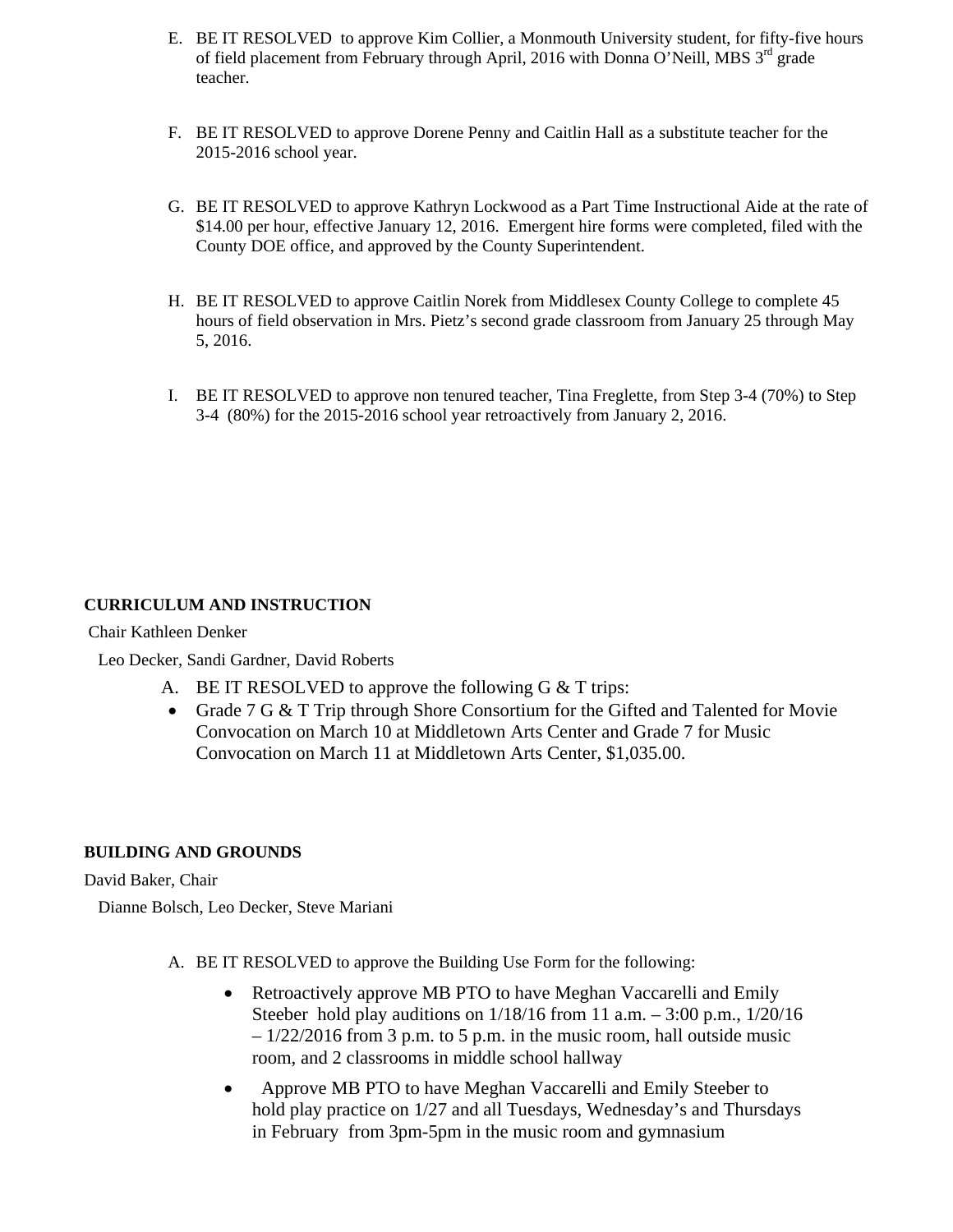- Change the Building Use for the Brain Show Assembly from January (which was previously approved) to March 4 during the school day in the All Purpose Room.
- PTO Family Fun Night, Brain Show Assembly, March 4, 7:00 p.m.
- PTO Book Fair on February 5 from 4:00 p.m. 7:00 p.m. and February 8 and 9 from 9:00 a.m. – 12:00 p.m. and 2:45 p.m. – 4:00 p.m.

# **POLICY**

David Roberts, Chair Sandi Gardner, Leo Decker, Kathy Denker

- A. BE IT RESOLVED to approve the first read of the following policies:
	- 1240 Evaluation of Superintendent (mandated & revised)
	- 3221 Evaluation of Teachers (mandated & revised)
	- 3222 Evaluation of Teaching Staff Members, Excluding Teachers and Administrators (mandated & revised)
	- 3223 Evaluation of Administrators, excluding Principals, Vice Principals, and Assistant Principals (mandated & revised)
	- 3224 Evaluation of Principals, Vice Principals and Assistant Principals (mandated & revised)
	- 3431.1/4431.1 Family Leave (revised)

### **GENERAL ITEMS**

- Future meeting dates:
	- Public Meeting: February 18, 2016, 7:30 PM

# **EXECUTIVE SESSION**

BE IT RESOLVED that pursuant to the Open Public Meetings act of 1975, the board is now going into Executive Session to discuss matters relating to:

- Matters rendered confidential by state or federal law
- Personnel
- \_\_\_Appointment of a public official
- Matters covered by Attorney/Client Privilege
- \_\_\_Pending or anticipated litigation
- \_\_ Pending or anticipated contract negotiations
- \_\_\_Protection of the safety or property of the public
- Matters which would constitute an unwarranted invasion of privacy
- \_\_\_Matters in which the release of information would impair a right to receive funds from the United States Government